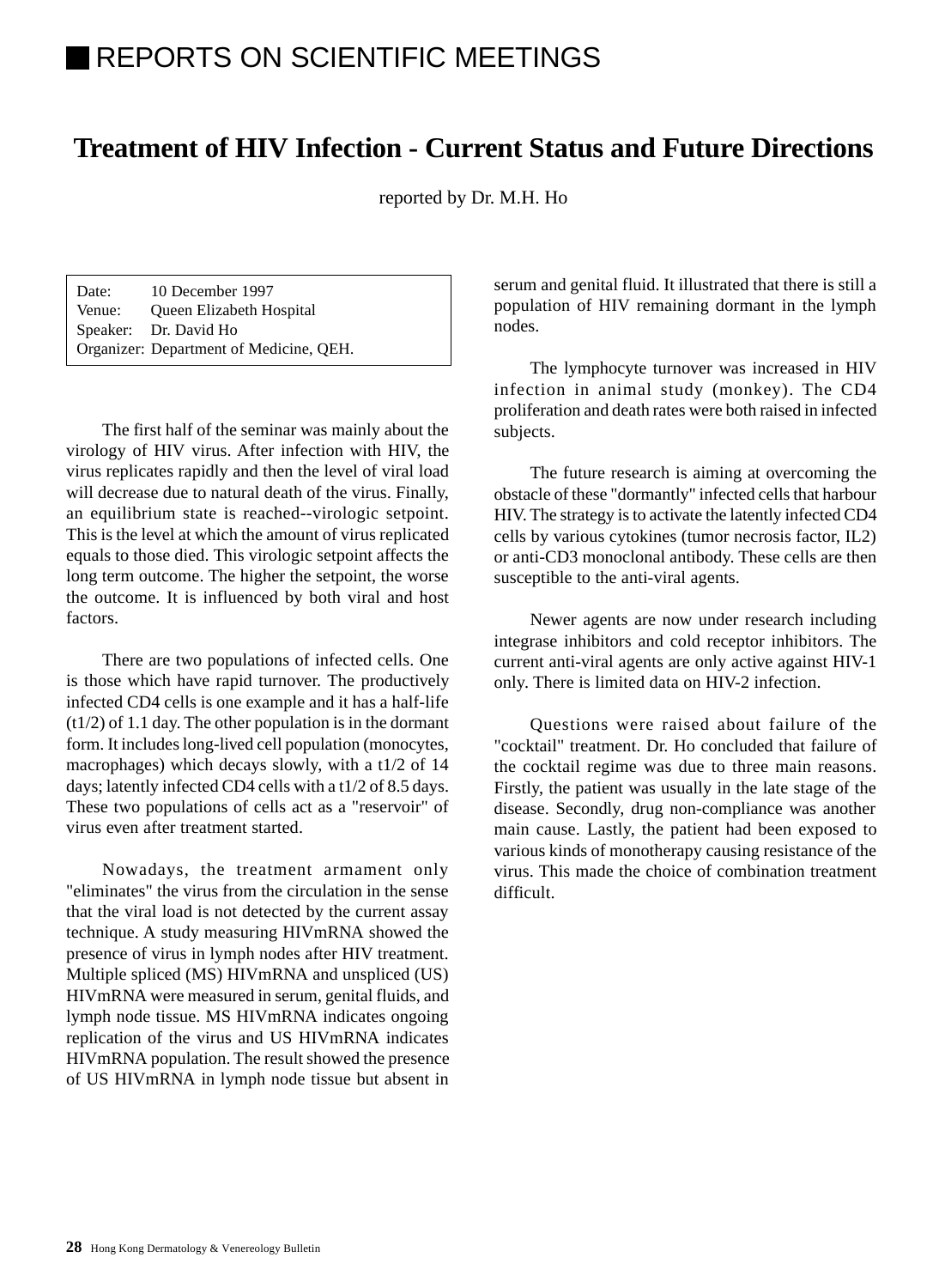# **First Asia-Pacific Conference on Cutaneous Surgery and Laser Therapy**

## **Update on Moh's Micrographic Surgery**

reported by Dr. K.H. Lau

Date: 11 December 1997 Venue: Prince of Wales Hospital Speaker: Dr. Richard Barlow Organizer: CUHK (Co-sponsored by HKSDV)

#### **CONVENTIONAL SURGERY VS. MOH'S MICROGRAPHIC SURGERY**

Conventional pathological sectioning cuts specimen in a way similar to cutting a loaf of bread. In examining the margin in a specimen of skin malignancy, small extensions and strands of malignant cells can easily be missed by this traditional method of sectioning. As a result, Moh's micrographic surgery is derived for examining the whole resection margin of skin tumour excised and to minimize normal tissue destruction.

#### **INDICATIONS OF MOH'S SURGERY**

Moh's surgery with in situ tissue fixation is indicated in wide range of tumour excisions. It is commonly employed in the excision of morpheic or sclerotic basal cell carcinoma, especially in those with ill-defined border or multicentric in origin. Complicated tumours located in critical anatomical sites such as around eyelids or external auditory canal are best removed under Moh's technique. Re-excision of incompletely excised tumour is another indication. Tumour of larger than 2 cm in diameter is also best treated by Moh's surgery because of relative high chance of local or perineural spread and recurrence.

#### **LIVE DEMONSTRATION**

Dr. Barlow not only reviewed the surgical techniques with the audience, but also demonstrated the skill and important details that need extra caution during the real time live operation in the meeting. Curettage of the initial tumour mass, especially in a case of basal cell carcinoma, is preferred by Dr. Barlow. This procedure serves to debulk the main tumour mass and gives a much better delineation of the clinical border involved by tumour. In Moh's surgery, the surgical blade should cut at a 45 degree so as to obtain a sausageshaped layer of skin which can be pressed down for sectioning. During the demonstration, Dr. Barlow illustrated the importance in mapping the excised specimen, divided into 4 quadrants with cut edges stained, to the anatomical structures in the patient. Four small skin incisions are nipped at the margin of the wound to delineate the 4 quadrants for reference. Frozen sectioning is performed to detect any tumoural involvement of the excised margin in the 4 quadrants. Hence, subsequent excision in any quadrant, if needed, can be located easily.

#### **RECENT ADVANCES**

#### **Immunohistochemical Staining**

Recognition of tumour cell in frozen section of excised tissue has its limitations. The thickness of the section may not be ideal, and tears and freezing artefact may affect interpretation. In order to overcome this problem, immunohistochemical staining technique has been used to augment the identification of tumour cells.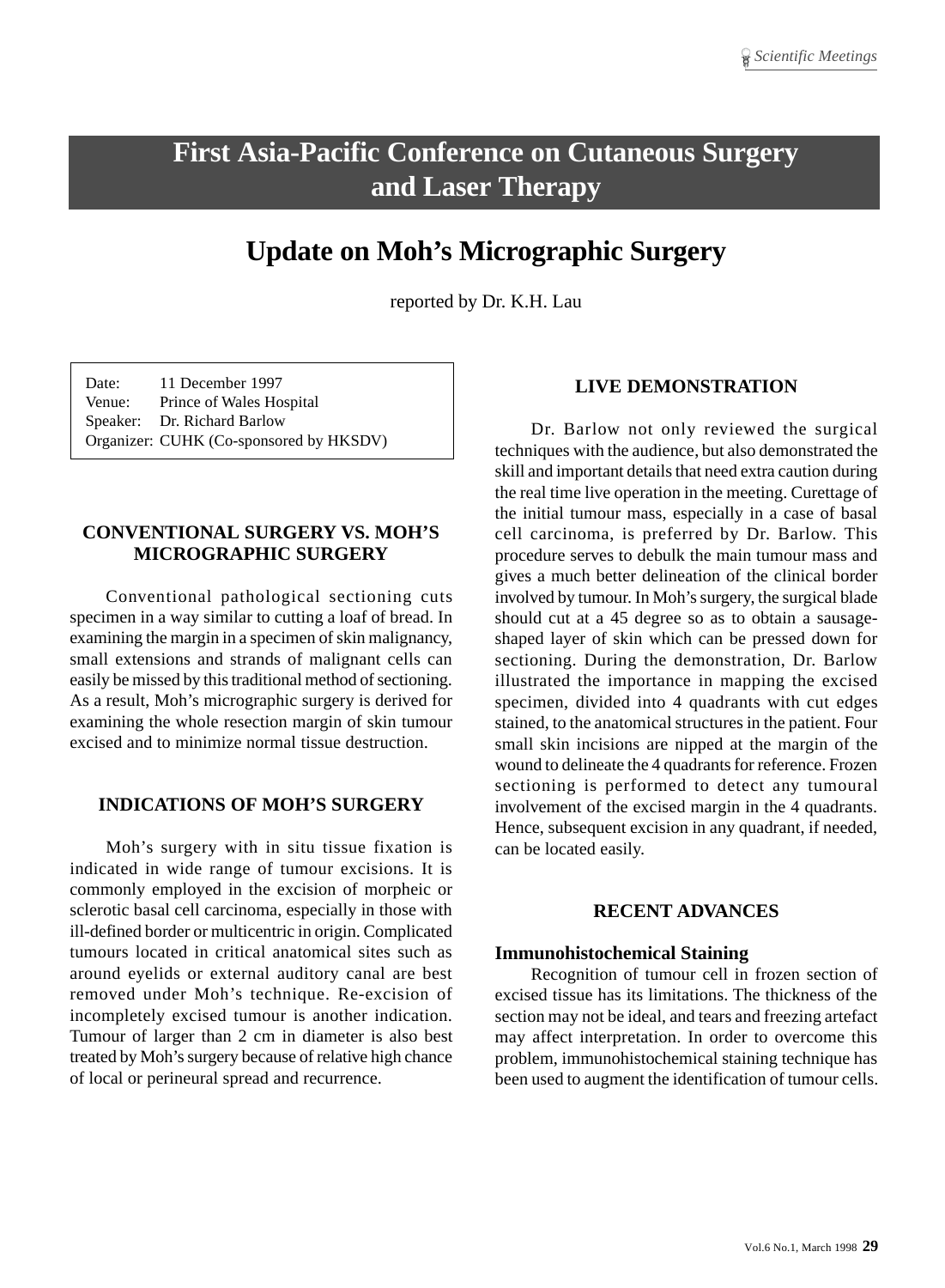In principle, the tissue section is firstly incubated with an anti-tumour-cell-specific mucin monoclonal primary antibodies. Subsequent detection of the presence of these primary antibodies is amplified by the use of peroxidase conjugated anti-mouse secondary antibodies derived from rabbit. These secondary antibodies eventually give a strong colour signal. The whole process may take up to an hour.

Various primary antibodies have been developed for recognizing different tumour cells in the sections. AE1 (Biogenex) low molecular weight cytokeratin marker is used for recognizing tumour cells in squamous cell carcinoma. Marker antibody against cytokeratin (CK ) 1 is used for basal cell carcinoma. Anti CEA (Dako) antibodies is used for extramammary Paget's Disease. Anti-CD34 (Becton Dickinson) antibody is used for labeling malignant cells in Dermatofibrosarcoma protuberans.

Immunohistochemical staining technique used in Moh's surgery has its own limitations. False negative results may occur due to technical error during specimen preparation which may lead to loss or alteration of marker antigen in the section. False positive nonspecific staining may also occur.

#### **Paraffin Embedded Section**

In order to increase sensitivity and specificity of tumour recognition, paraffin embedded Moh's section has recently been introduced. The advantage of paraffin embedded section is the relative ease in identifying tumour cells as compared with fresh frozen section or fixed section. The disadvantage of the technique is the need of more time for preparation (may take up to 1 day). Hence, the efficiency for obtaining the result ranks intermediate (as compared with the highly efficient frozen section and the least efficient fixed section).

### **Moh's Surgery with Paraffin Section in Melanoma**

Moh's surgery has been used in the removal of melanoma in situ lesion. Conventional Moh's surgery has the difficulty in identifying the atypical melanocytes as there is no perinuclear retraction in these cells when prepared under frozen section. By the use of paraffin embedded section, identification of atypical melanocyte is much easier, hence making the use of Moh's technique possible in the treatment of melanoma in situ. Comparing with the conventional wide marginal excision, 0.5cm margin of normal skin (preferrably confirmed by the use of Wood's light) obtained by Moh's excision is believed to be adequate. In both cases, the depth of excision must be extended down to subcutaneous fat.

### **CONCLUSION**

Moh's micrographic surgery has the advantages of low recurrence in tumour excision (<1% as compared with 8-10% quoted in conventional surgical or radiotherapy treatment for skin cancer). It also conserves normal skin which is very important for reconstruction of vital structures uninvolved by tumour growth.

*Learning points: Advances have been made to augment the identification of tumour cell in Moh's micrographic surgery by the use of immunohistochemical staining and paraffin sectioning.*

However, two of the important drawbacks for Moh's surgery are firstly, the requirement of special surgical training, and secondly, this technique being time-consuming. Hence, this sophisticated treatment is only available in limited centres with the expertise.